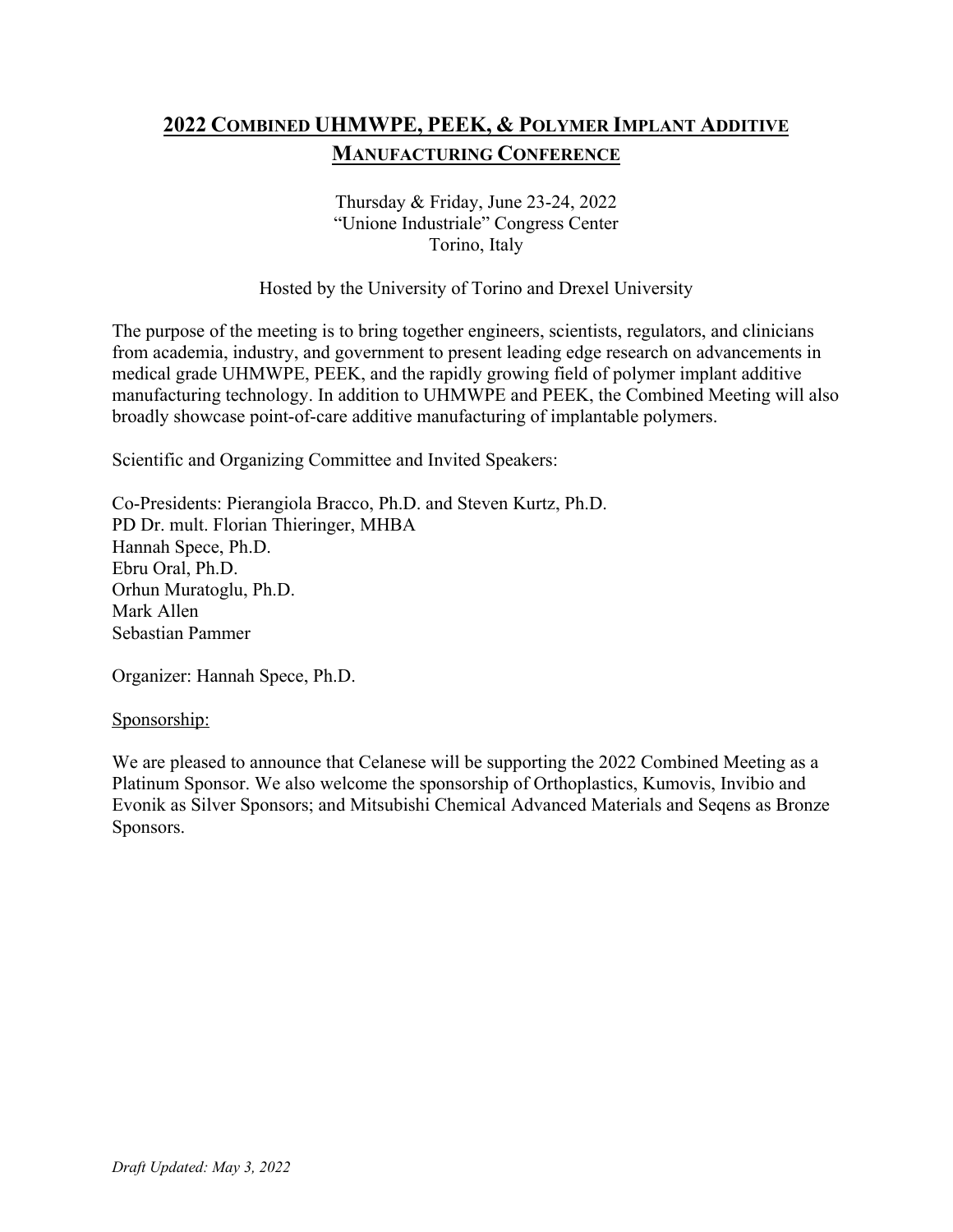# **2022 COMBINED UHMWPE, PEEK, & POLYMER IMPLANT ADDITIVE MANUFACTURING CONFERENCE AGENDA**

**Thursday, June 23, 2022 Day One**

7:00 AM **On Site Registration Opens**

8:30 AM **Opening Remarks** Steven Kurtz, Ph.D.

8:45 AM **Welcome** Amanda Dresch, Celanese

# **SESSION I: Clinical Performance and New Applications of Polyethylene Biomaterials**

8:50 AM **Invited Talk 1**: Advanced Manufacturing of Drug Eluting, Ethyl Vinyl Acetate Implants Presenter: Amanda Dresch

# **Session Co-Moderators:**

9:15 AM **Podium Talk 1**: Systematic Review of Vitamin E HXLPE Clinical Performance Presenter: Hannah Spece, Ph.D.

9:30 AM **Podium Talk 2:** Effect of accelerated aging on UHMWPE stabilized by Vitamin E and Tetracycline Antibiotic **Presenter**: Veronika Gajdosova, Ph.D.

9:45 AM **Podium Talk 3:** Tribological Behavior of a Total Lumbar Disc Replacement in Clean, Aggressive, and Impingement Loading Conditions Presenter: Ryan Siskey, M.S.

10:00 AM **Morning Coffee Break**

10:45 AM **Podium Talk 4:** Overmolding UHMWPE into Porous PEEK Structures Presenter: Tabitha Derr

*Draft Updated: May 3, 2022*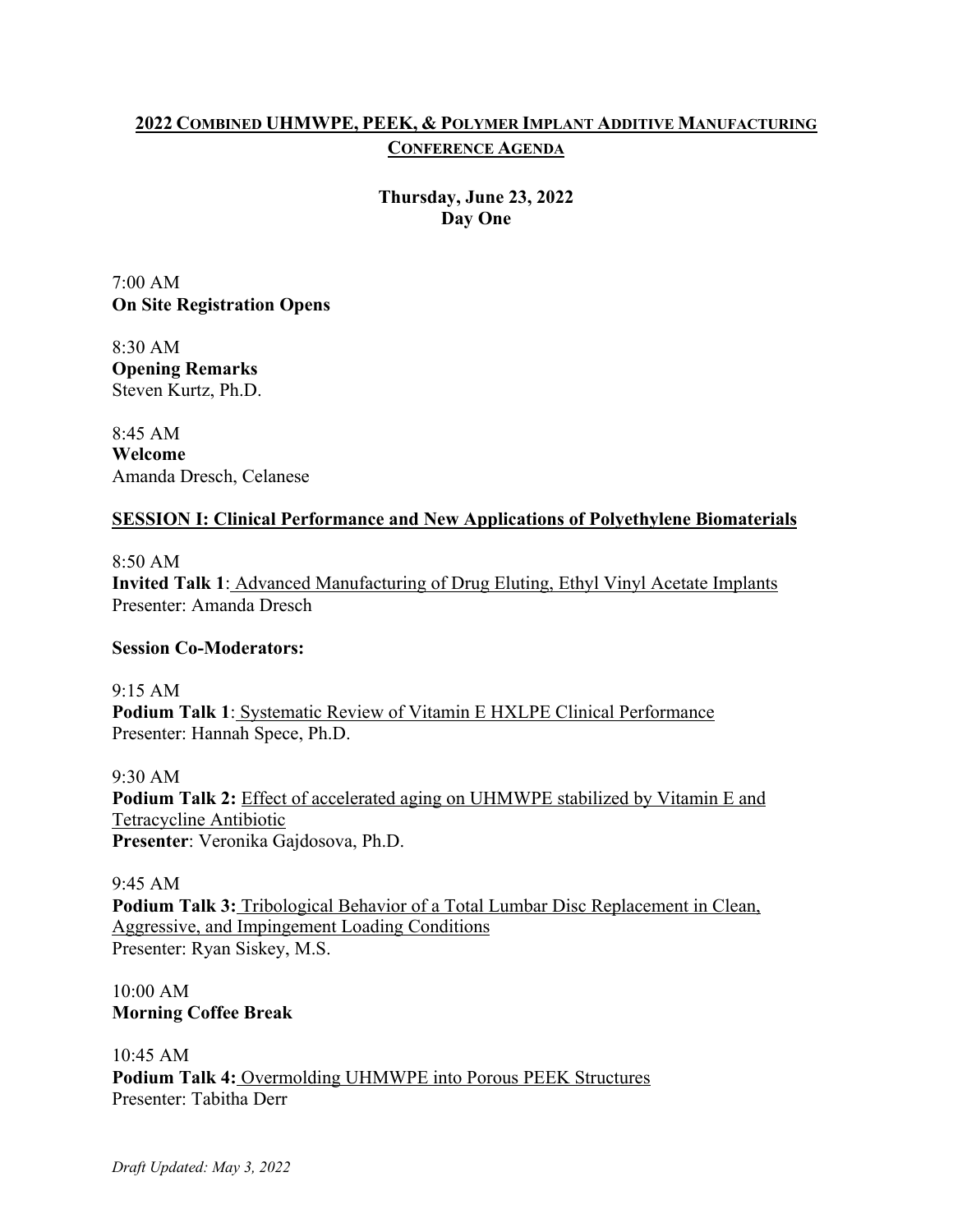#### 11:00 AM

**Podium Talk 5:** The efficacy of antibiotic-eluting materials in a two stage model of periprosthetic joint infection Presenter: Ebru Oral, Ph.D.

#### 11:15 AM

**Podium Talk 6:** Czech-Italian-Spanish database of explanted UHMWPE liners: Evaluation of oxidative degradation, structure changes and micromechanical properties of the explanted polymer components of total joint replacements Presenter: Miroslav Slouf, Ph.D.

#### 11:30 AM

**Rapid Fire Talks:** 6 minute presentations of selected UHMWPE and Implant Polymer posters – no discussion until poster session

12:00 PM **Buffet Lunch and POSTER SESSION**

#### **SESSION II: Advances in Processing, Crosslinking, and Additives**

#### **Session Co-Moderators:**

1:30 PM **Invited Talk 2:** Advances in Therapeutic HXLPE Presenter: Ebru Oral, Ph.D.

2:00 PM **Podium Talk 7:** Static fracture and cyclic fatigue resistance of split-dose irradiated AOX TM UHMWPE Presenter: Leandra Bowsman

2:15 PM **Podium Talk 8:** A New Bulk Lamellar Polyethylene Morphology Induced Using High-Rate Pressurization **Presenter**: Anuj Bellare, Ph.D.

2:30 PM

**Podium Talk 9:** Development and Clinical Introduction of Chemically Crosslinked HXLPE Presenter: Orhun Muratoglu, Ph.D.

2:45 PM **Afternoon Coffee Break**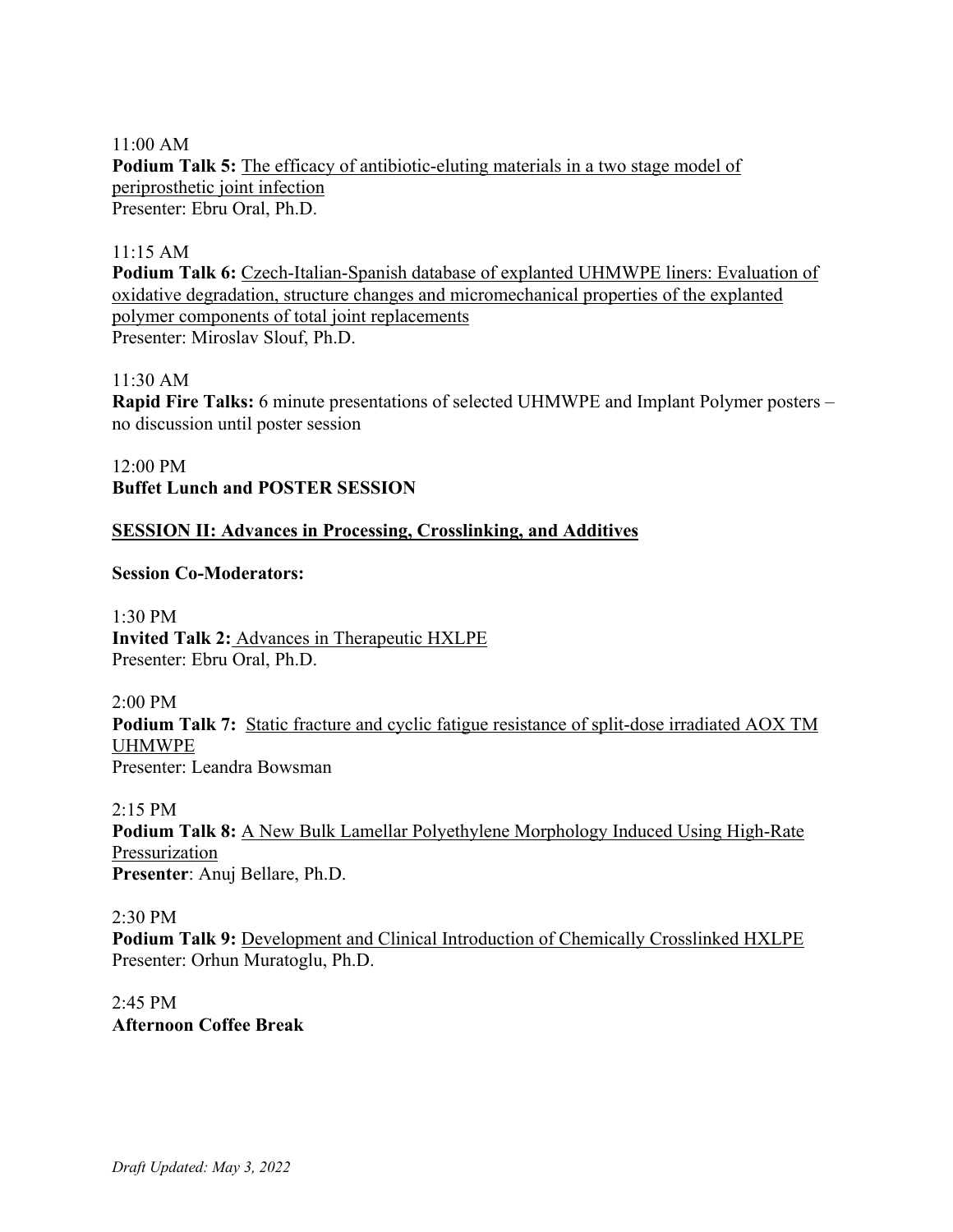# **SESSION III: In Vivo Performance and Clinical Applications of Polymer Biomaterials**

#### **Session Co-Moderators:**

3:30 PM **Invited Talk 3:** EVA UHMWPE Composites Presenter: Mark Allen

4:00 PM **Podium Talk 10:** Bioresorbable Polymers in Additive Manufacturing: How Material Characteristics and Printing Process Parameters Impact Medical Device Performance? Presenter: Cécile Boudot, Ph.D.

#### 4:15 PM

Podium Talk 11: Performance of PEEK Telescopic Crowns Presenter: Andreas Schwitalla, DDS

### 4:30 PM

**Podium Talk 12:** Evaluation of debris generated from the mechanical testing of continuous carbon fibre reinforced PEEK plates Presenter: Shiling Zhang, Ph.D.

4:45 PM **Day 1 Meeting Adjourns**

6:00 PM **Transition to Gala Dinner Museo Egizio (Egyptian Museum)**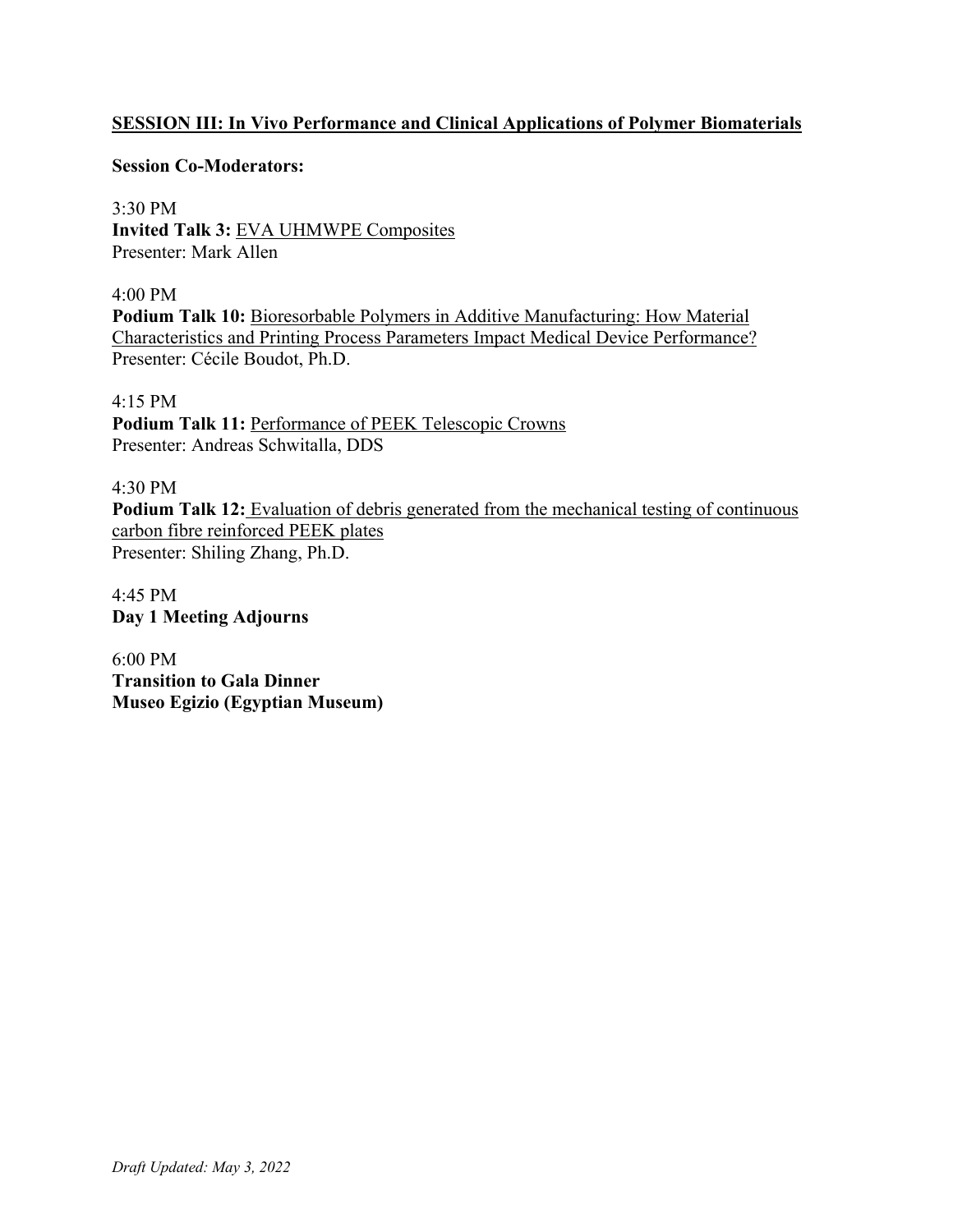## **2022 COMBINED UHMWPE, PEEK, & POLYMER IMPLANT ADDITIVE MANUFACTURING CONFERENCE AGENDA Friday, June 24, 2022 Day Two**

## 8:30 AM **On Site Registration Opens**

# **SESSION IV: Properties and Behavior of PAEK Biomaterials**

## **Session Co-Moderators:**

9:00 AM

**Invited Talk 4:** Clinical Experience and Design Considerations for Trauma and Extremity Plates Made From Continuous Carbon Fiber Reinforced PEEK Presenters: Jo Wilson, Ph.D. Bradley Cowan

9:30 AM

**Invited Talk 5**: PEKK is the Innovative Material for Printed Medical Implants Presenter: Alexandra Ngawa Zenang

10:00 AM **Invited Talk 6:** Osseointegration Evaluation of VESTAKEEP® Fusion using a Preclinical Sheep Model Presenter: Mahrokh Dadsetan, Ph.D., Philip Engel, Ph.D.

10:30 AM **Podium Talk 13:** 3D Direct-Printed PEEK Has Longer High-Cycle Fatigue Life to Machined 3D Printed PEEK Presenter: Leandra Bowsman

10:45 AM **Morning Coffee Break**

11:30 AM **Podium Talk 14:** Contamination- and Distortion-Free Solidification of PEEK on a Nonadherent Substrate for 3D Printing Medical Products Presenter: Uwe Popp

11:45 AM **Podium Talk 15:** Additive manufacturing of PEEK cranial implants: Powder Bed Fusion or Material Extrusion? Presenter: Oana Ghita, Ph.D.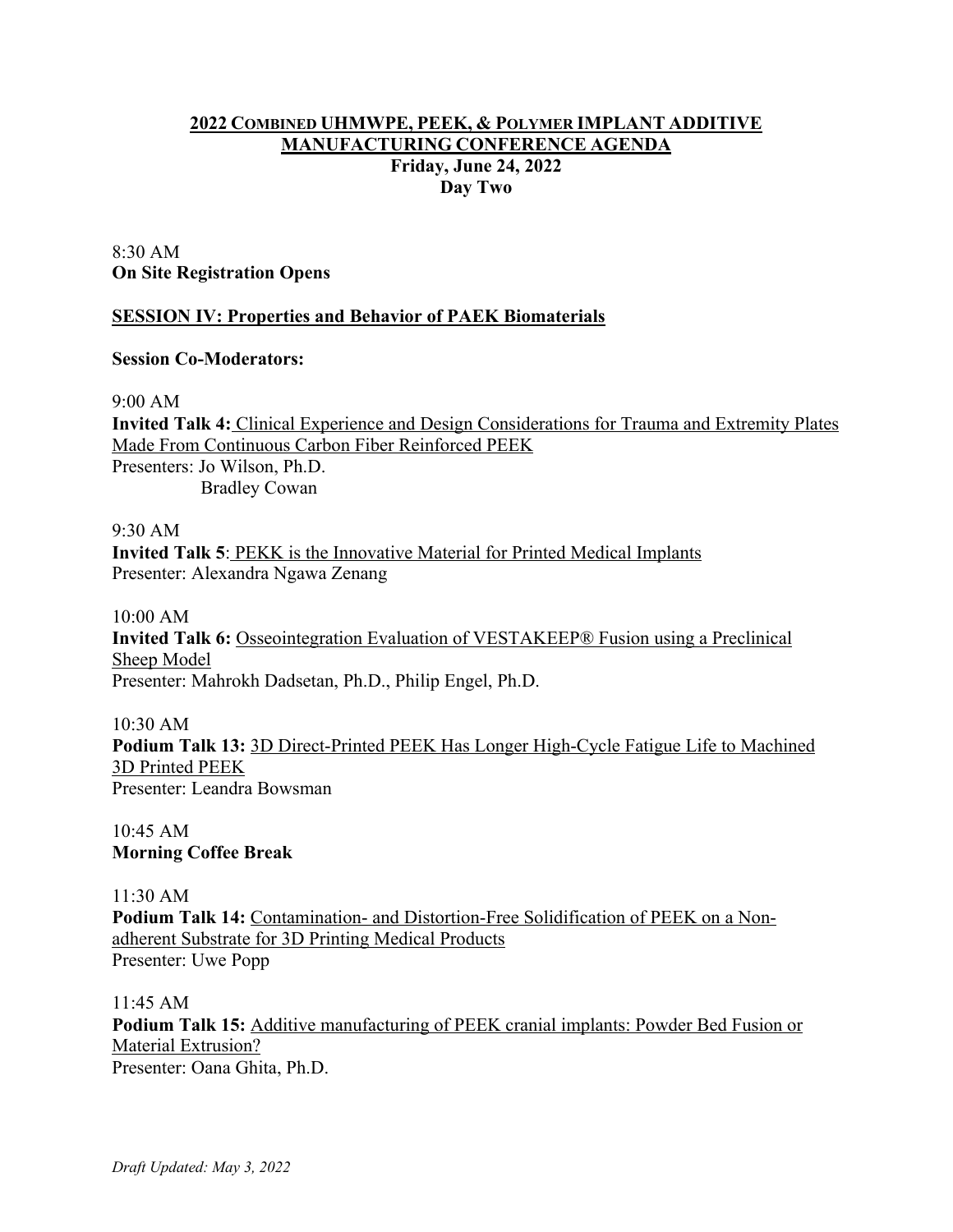12:00 PM Podium Talk 16: Biomechanically Tuning the Strength and Stiffness of an Open Pillar Implant Interface Presenter: Greg Causey, Ph.D.

12:15 PM

**Rapid Fire Talks:** 6 minute presentations of selected PAEK and AM posters – no discussion until poster session

12:45 PM **Buffet Lunch and POSTER SESSION**

## **SESSION VI: Point of Care 3D Printing**

#### **Session Co-Moderators:**

2:15 PM **Invited Talk 7:** Point of Care 3D Printing of PEEK Implants: The University Hospital Basel Perspective Presenter: PD Dr. mult. Florian Thieringer, MHBA

2:45 PM

**Invited Talk 8**: MDR-compliant Medical Device Production System for PEEK CMF-implants Presenter: Sebastian Pammer

3:15 PM **Invited Talk 9:** Regulatory Considerations for POC 3D Printing of Medical Devices Presenter: Matthew DiPrima, Ph.D.

3:45 PM **Afternoon Coffee Break**

# **SESSION VI: Advances in 3D Printed Biomaterials and Composites**

**Session Co-Moderators:** 

4:30 PM

**Podium Talk 17:** Mechanical Behavior of Chopped vs. Continuous 3D Printed CFR PEKK **Composites** Presenter: Aliza Rabinowitz

4:45 PM

**Podium Talk 18:** Extraordinary Interfacial Behaviors of Osteofab™ (Powder Bed Fusion of PEKK (PolyEtherKetoneKetone) Polymer) Orthopedic Devices - Anti-Microbial and Bone Apposing Effects Observed in the Absence of Surface Modification – an Overview Presenter: Tony Decarmine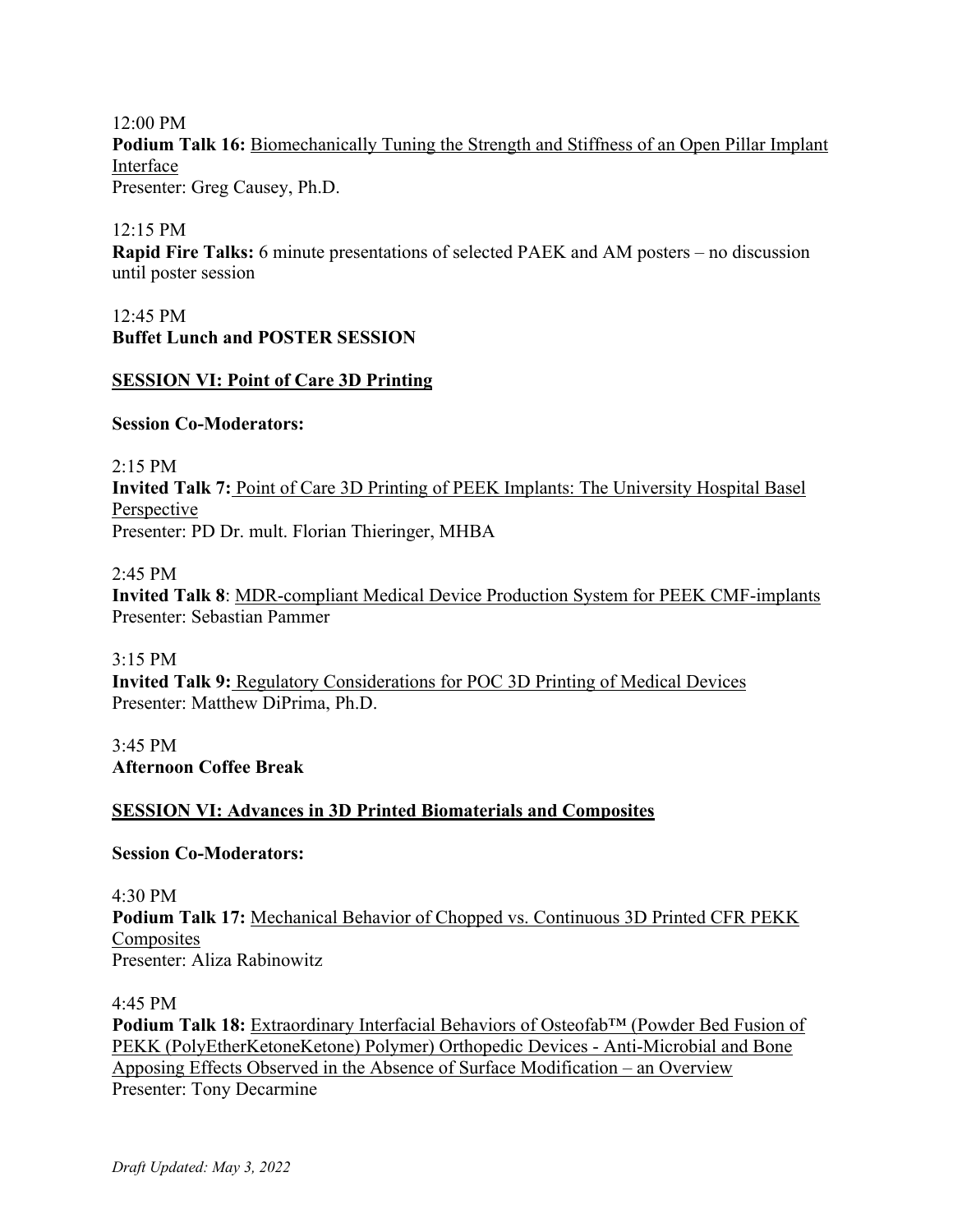5:00 PM **Podium Talk 19:** 3D-Printed Silicon Nitride-PEEK Composite Promotes In Vitro Osteogenic Activity and Mineralization Presenter: Paul DeSantis

5:15 PM **Closing Remarks** Steven Kurtz, Ph.D.

5:30 PM **Meeting Adjourns**